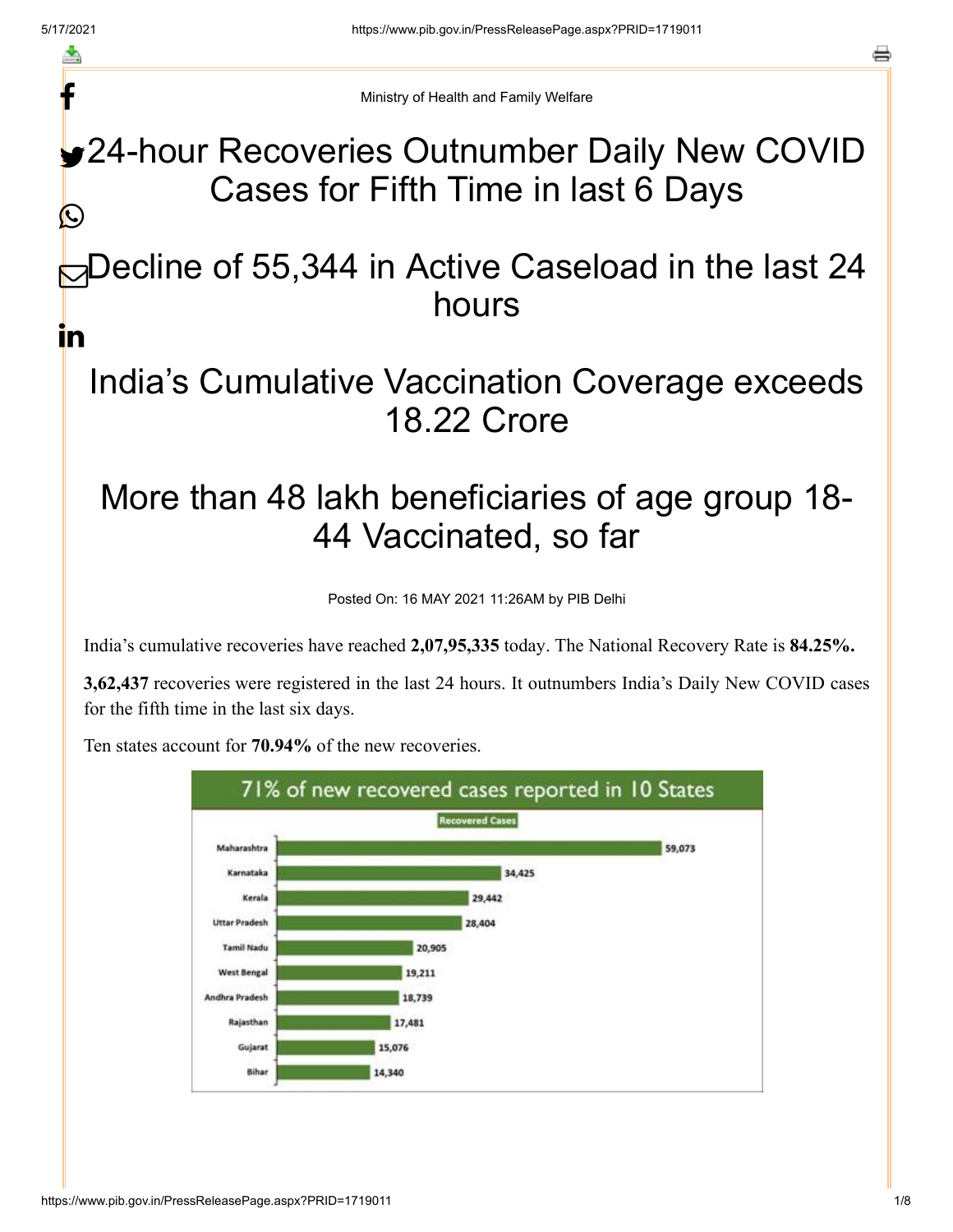On the other front, India's total Active Caseload has decreased to **36,18,458** today. It now comprises **14.66%** of the country's total Positive Cases. f

A net **decline** of 55,344 cases is recorded in the active caseload in the last 24 hours**.**

10 States cumulatively account for **74.69%** of India's total Active Cases.



The graph below highlights the change in active cases for states in the last 24 hours.



A declining trend in positivity rate is also observed which stood now at **16.98%** as shown below.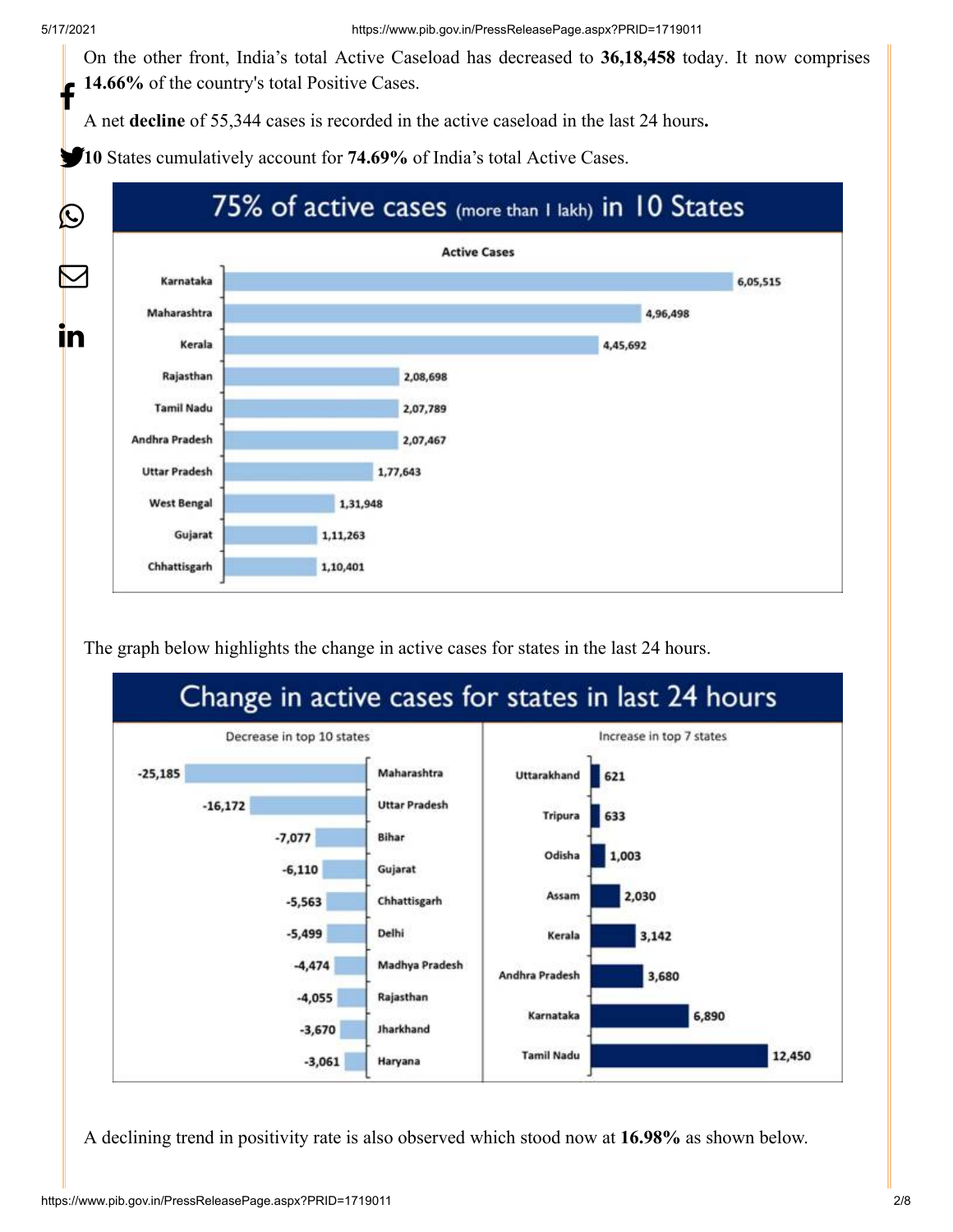5/17/2021 https://www.pib.gov.in/PressReleasePage.aspx?PRID=1719011



The cumulative number of COVID-19 vaccine doses administered in the country has exceeded **18.22 Cr** today under the Phase-3 of the nationwide Vaccination Drive.

A total of **18,22,20,164** vaccine doses have been administered through 26,55,003sessions, as per the provisional report till 7 am today. These include 96,42,278 HCWs who have taken the 1<sup>st</sup> dose and **66,41,047** HCWs who have taken the 2<sup>nd</sup>dose, 1,44,25,044 FLWs (1<sup>st</sup>dose), **81,86,568** FLWs (2<sup>nd</sup>dose), **48,25,799** beneficiaries under 18-44 age group (1<sup>st</sup>dose), 5,71,61,076 (1<sup>st</sup>dose) and 90,66,862 (2<sup>nd</sup> dose) beneficiaries aged 45 to 60 years. **5,44,69,599** 1<sup>st</sup>dose beneficiaries and **1,78,01,891** 2<sup>nd</sup> dose beneficiaries of more than 60 years old.

| <b>HCWs</b>                 | 1 <sup>st</sup> Dose | 96, 42, 278 |
|-----------------------------|----------------------|-------------|
|                             | $2nd$ Dose           | 66,41,047   |
| <b>FLWs</b>                 | 1 <sup>st</sup> Dose | 1,44,25,044 |
|                             | $2nd$ Dose           | 81,86,568   |
| Age Group 18-44 years       | 1 <sup>st</sup> Dose | 48,25,799   |
| Age Group 45 to 60<br>years | $1st$ Dose           | 5,71,61,076 |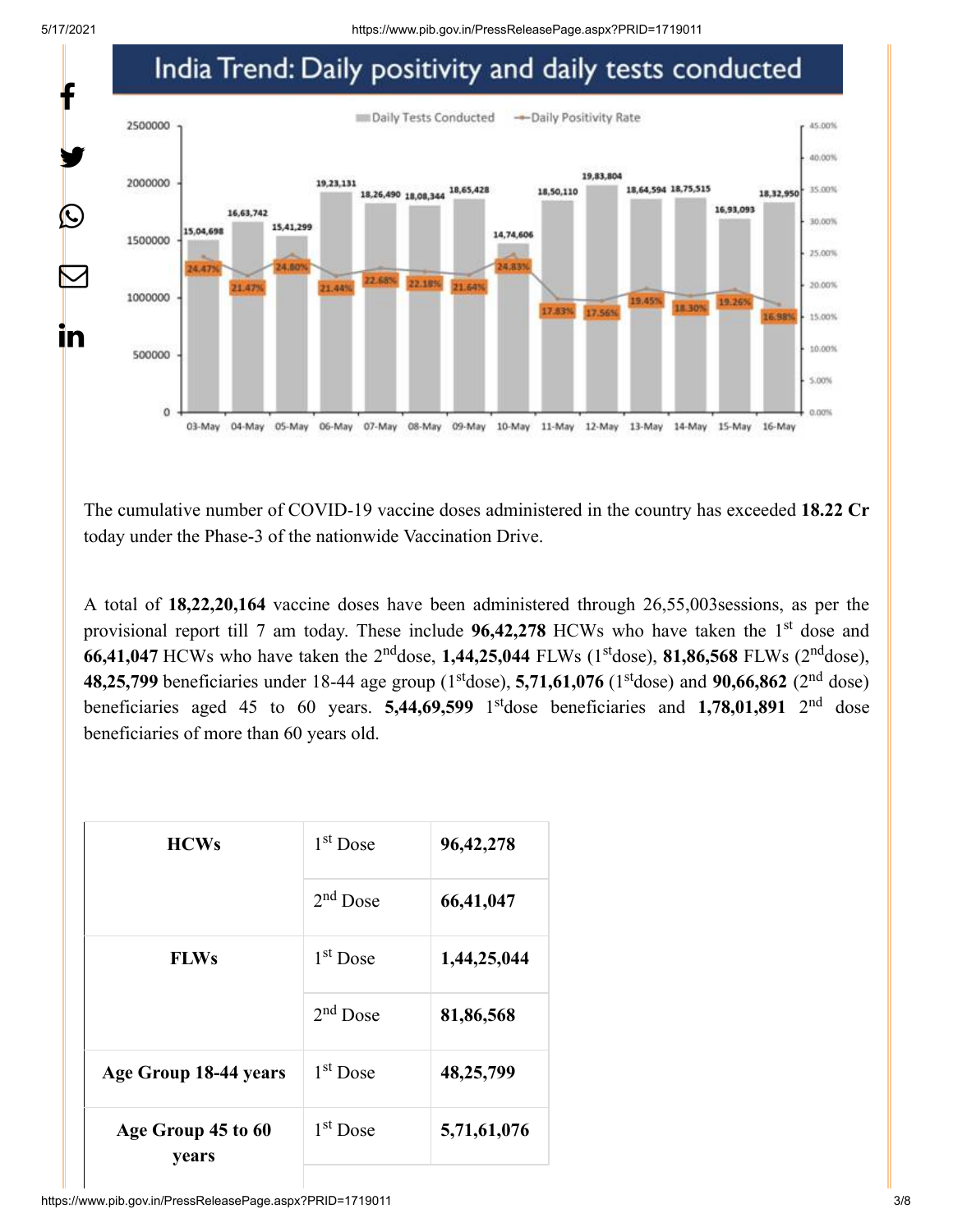ın

5/17/2021 https://www.pib.gov.in/PressReleasePage.aspx?PRID=1719011

|   |               | $2nd$ Dose   | 90,66,862    |  |
|---|---------------|--------------|--------------|--|
|   | Over 60 years | $1st$ Dose   | 5,44,69,599  |  |
|   |               | $2nd$ Dose   | 1,78,01,891  |  |
| L |               | <b>Total</b> | 18,22,20,164 |  |
|   |               |              |              |  |

Ten states account for **66.76%** of the cumulative doses given so far in the country.

## 67% of cumulative doses given so far, are in 10 States



**5,62,130** beneficiaries of the age group 18-44 years received their first dose of COVID vaccine in the last 24 hours and cumulatively **48,25,799** across 32 States/UTs since the start of phase-3 of vaccination drive. Table below shows the cumulative vaccine doses administered to 18-44 years age group till now.

| S. No.         | <b>States</b>   | <b>Total</b> |
|----------------|-----------------|--------------|
| $\mathbf{1}$   | $A & N$ Islands | 1,181        |
| $\overline{2}$ | Andhra Pradesh  | 3,443        |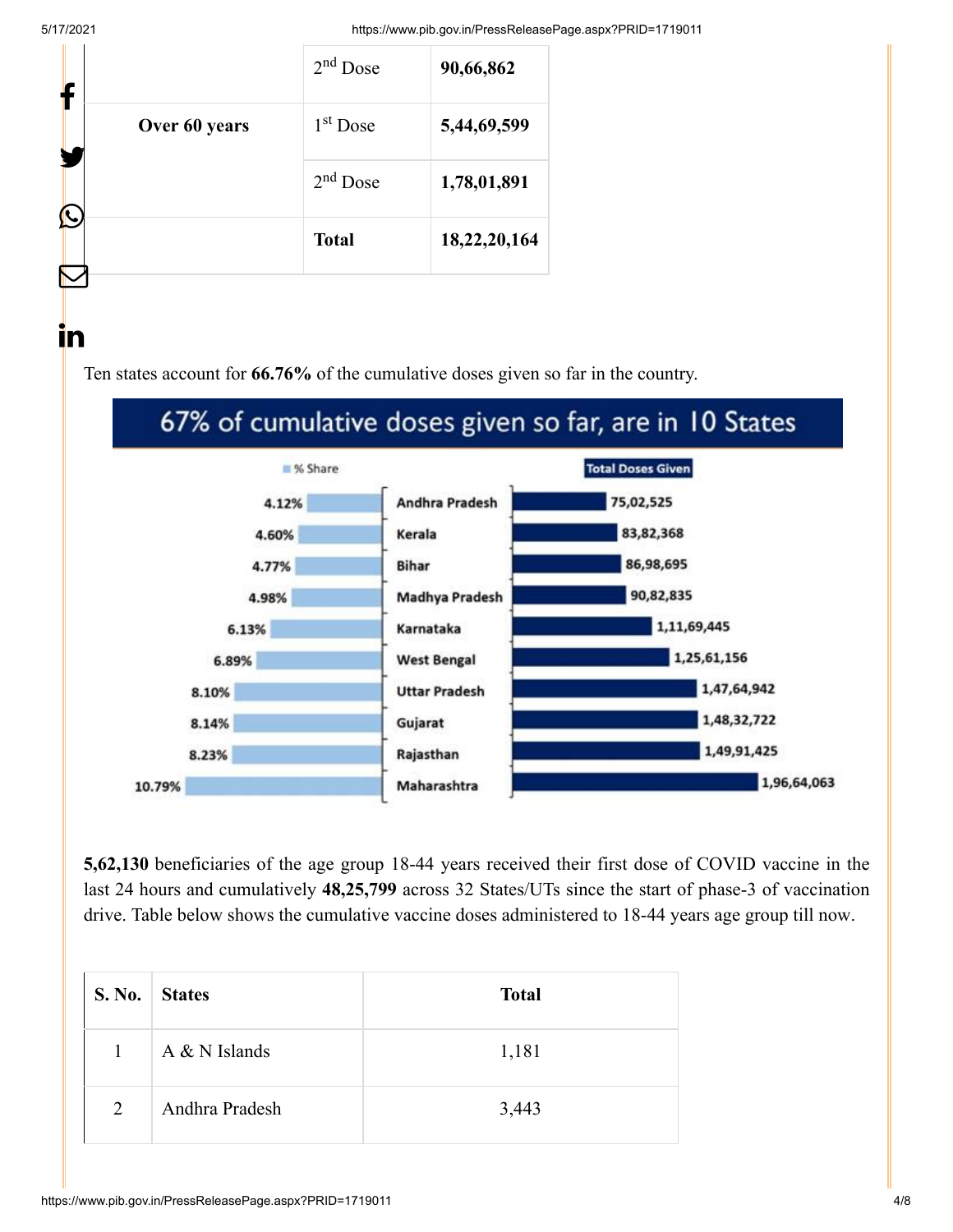| f  | $\overline{3}$ | Assam                | 1,96,690       |
|----|----------------|----------------------|----------------|
|    | $\overline{4}$ | Bihar                | 6,23,255       |
|    | 5              | Chandigarh           | 1,938          |
| Ŀ  | 6              | Chhattisgarh         | 1,028          |
|    | $\tau$         | Dadra & Nagar Haveli | 2,992          |
| İn | 8              | Daman & Diu          | 3,137          |
|    | 9              | Delhi                | 5,78,140       |
|    | 10             | Goa                  | 5,800          |
|    | 11             | Gujarat              | 4,82,501       |
|    | 12             | Haryana              | 4,20,625       |
|    | 13             | Himachal Pradesh     | 14             |
|    | 14             | Jammu & Kashmir      | 31,188         |
|    | 15             | Jharkhand            | 73,436         |
|    | 16             | Karnataka            | 1,13,335       |
|    | 17             | Kerala               | 1,553          |
|    | 18             | Ladakh               | 570            |
|    | 19             | Madhya Pradesh       | 1,81,722       |
|    | 20             | Maharashtra          | 6,48,674       |
|    | 21             | Meghalaya            | 3,884          |
|    | 22             | Nagaland             | $\overline{4}$ |
|    |                |                      |                |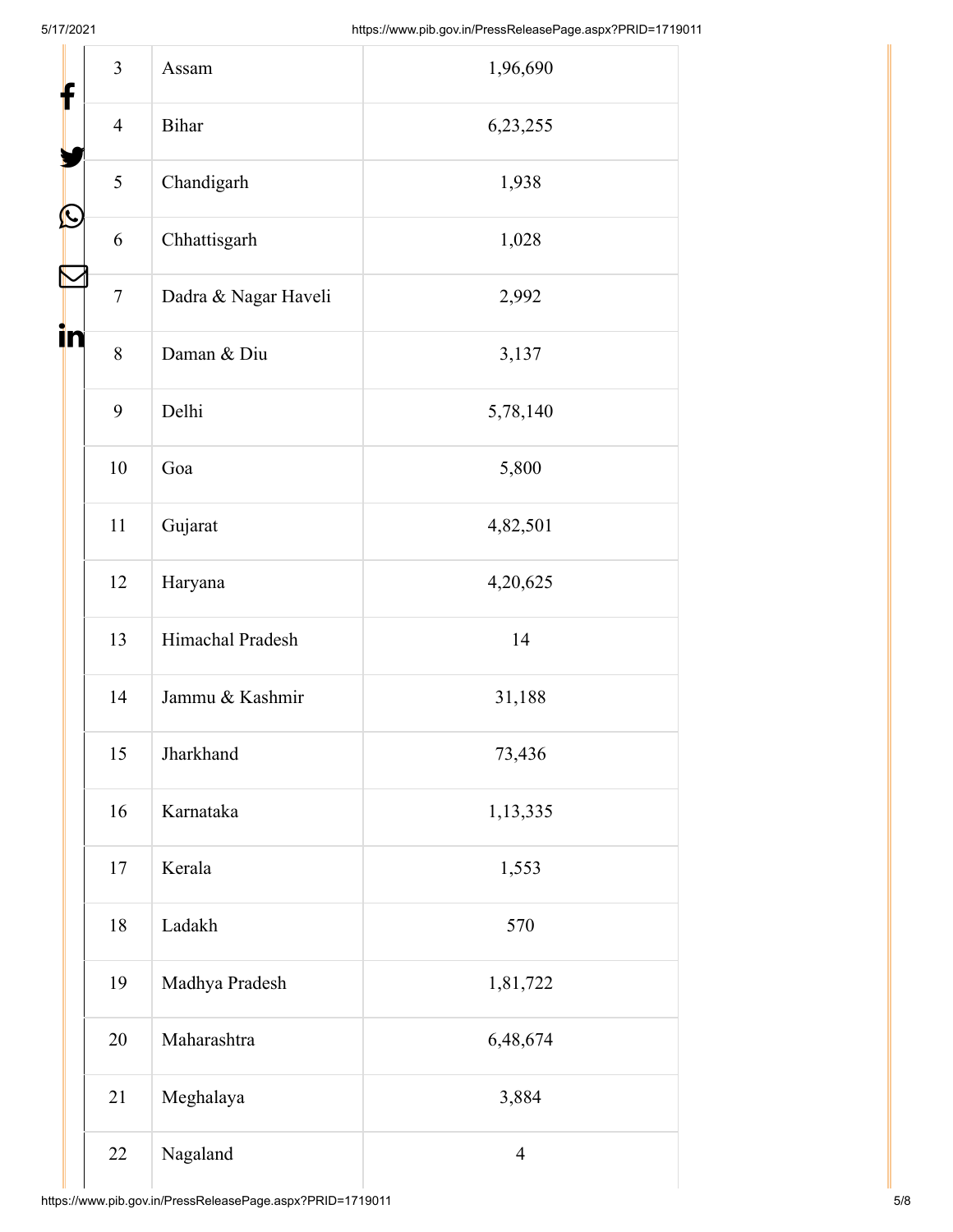| f  | 23 | Odisha               | 1,39,177       |
|----|----|----------------------|----------------|
|    | 24 | Puducherry           | $\overline{2}$ |
|    | 25 | Punjab               | 6,961          |
| Ŀ  | 26 | Rajasthan            | 7,17,784       |
|    | 27 | Tamil Nadu           | 31,356         |
| in | 28 | Telangana            | 500            |
|    | 29 | Tripura              | $\overline{2}$ |
|    | 30 | <b>Uttar Pradesh</b> | 4,14,736       |
|    | 31 | Uttarakhand          | 1,08,125       |
|    | 32 | West Bengal          | 32,046         |
|    |    | <b>Total</b>         | 48,25,799      |

More than 17 lakh vaccination doses were administered in the last 24 hours.As on Day-120 of the vaccination drive  $(15<sup>th</sup> May, 2021), 17,33,232$  vaccine doses were given. Across 16,027 sessions, 11,30,928 beneficiaries were vaccinated for  $1<sup>st</sup>$  dose and 6,02,304 beneficiaries received their  $2<sup>nd</sup>$  dose of vaccine.

### Date: 15<sup>th</sup>May, 2021 (Day-120)

| <b>HCWs</b>        | $1st$ Dose | 14,093   |
|--------------------|------------|----------|
|                    | $2nd$ Dose | 18,622   |
| <b>FLWs</b>        | $1st$ Dose | 56,699   |
|                    | $2nd$ Dose | 35,560   |
| <b>18-44 years</b> | $1st$ Dose | 5,62,130 |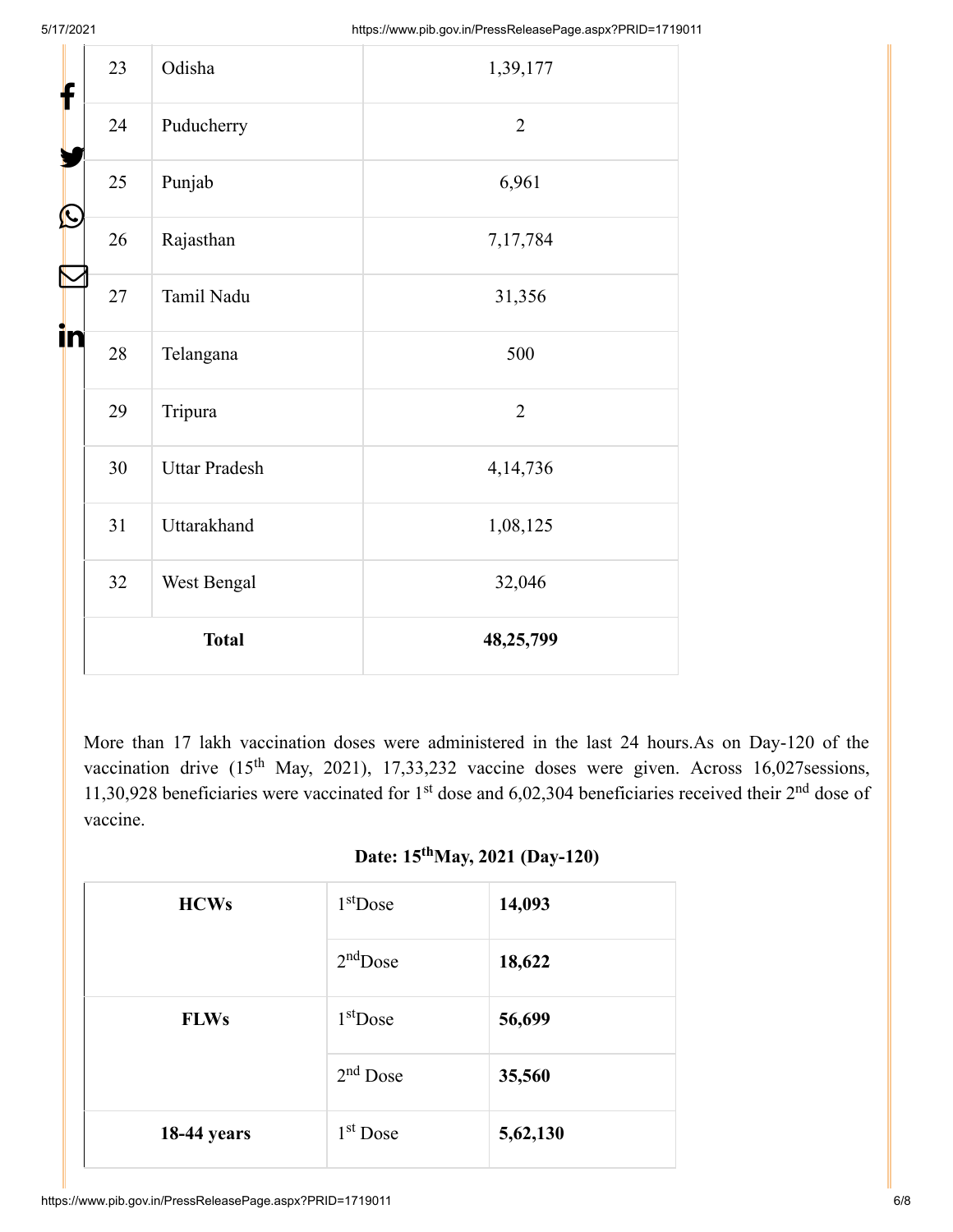5/17/2021 https://www.pib.gov.in/PressReleasePage.aspx?PRID=1719011

| ł                  | 45 to 60 years           | $1st$ Dose           | 3,48,678  |
|--------------------|--------------------------|----------------------|-----------|
|                    |                          | 2 <sup>nd</sup> Dose | 3,05,017  |
| Over 60 years<br>Ŀ | $1st$ Dose               | 1,49,328             |           |
|                    | $2nd$ Dose               | 2,43,105             |           |
| Ñ<br>.<br>in       | <b>Total Achievement</b> | $1st$ Dose           | 11,30,928 |
|                    |                          | $2nd$ Dose           | 6,02,304  |

**3,11,170** new cases were registered in the last 24 hours.

Ten States reported **74.7%** of the new cases in last 24 hours.

Karnataka has reported the highest daily new cases at 41,664. It is followed by Maharashtra with 34,848 while Tamil Nadu reported 33,658 new cases.



The National Mortality Rate currently stands at **1.09%.**

**4,077** deaths were reported in the last 24 hours.

Ten States account for **75.55%** of the new deaths. Maharashtra saw the maximum casualties (960). Karnataka follows with 349 daily deaths.